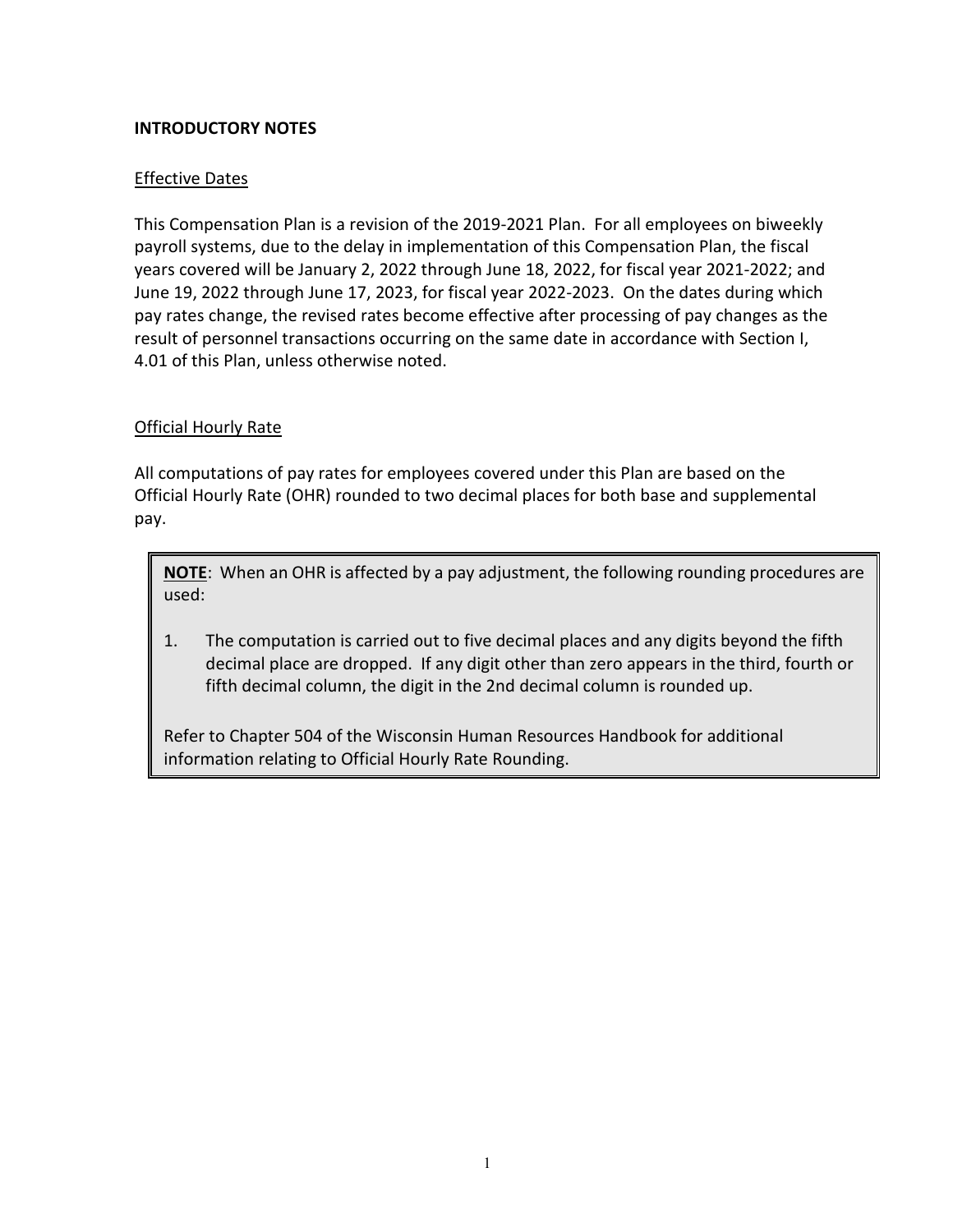# **DP UNIT CODES \***

| <b>UNIT</b>                                 | <b>DP UNIT CODE</b> |
|---------------------------------------------|---------------------|
|                                             |                     |
| Supervisory (Non-Professional)              | 16                  |
| Supervisory (Professional)                  | 17                  |
| Executive & Management (Staff)              | 18                  |
| Executive & Management (Management)         | 19                  |
| Confidential/Supervisory (Non-Professional) | 96                  |
| Confidential (Non-Professional)             | 97                  |
| Confidential/Supervisory (Professional)     | 98                  |
| Confidential (Professional) and             |                     |
| Limited-Term Employment                     | 99                  |
| <b>Administrative Support</b>               | 02                  |
| <b>Blue Collar and Non-Building Trades</b>  | 03                  |
|                                             |                     |
| <b>Building Trades Crafts</b>               | 04                  |
| Security and Public Safety                  | 05                  |
| Technical                                   | 06                  |
| <b>Fiscal and Staff Services</b>            | 07                  |
| Research, Statistics and Analysis           | 08                  |
|                                             |                     |
| Legal                                       | 09                  |
| <b>Patient Treatment</b>                    | 10                  |
| <b>Patient Care</b>                         | 11                  |
| <b>Social Services</b>                      | 12                  |
| Education                                   | 13                  |
|                                             |                     |
| Engineering                                 | 14                  |
| Science                                     | 15                  |
| <b>Assistant District Attorneys</b>         | 20                  |
| Assistant State Public Defender Attorneys   | 21                  |
| Law Enforcement                             | 36                  |
| <b>Public Safety</b>                        | 63                  |

\* Included in the Plan for informational purposes only